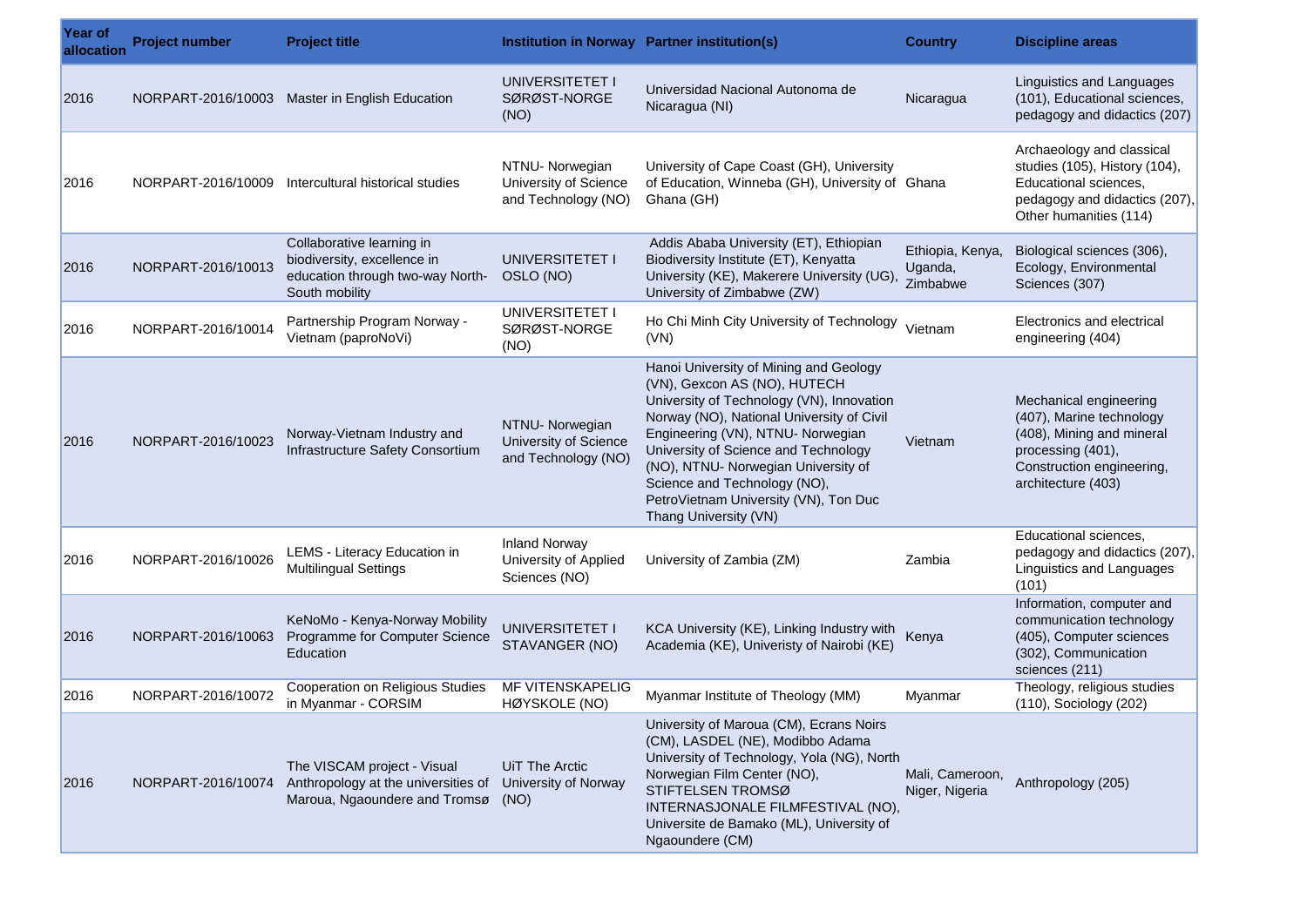| 2016 | NORPART-2016/10134 | <b>ExTending Health Informatics</b><br>Capacity (ETHIC)                                                                                                                                            | UNIVERSITETET I<br>OSLO (NO)                                        | Eduardo Mondlane University (MZ),<br>University of Malawi (MW)                                                                                                                                                                                                                                                                                                                                                                                                                                                            | Mozambique,<br>Malawi           | Information, computer and<br>communication technology<br>(405), Computer sciences<br>(302), Public health (504)                                              |
|------|--------------------|----------------------------------------------------------------------------------------------------------------------------------------------------------------------------------------------------|---------------------------------------------------------------------|---------------------------------------------------------------------------------------------------------------------------------------------------------------------------------------------------------------------------------------------------------------------------------------------------------------------------------------------------------------------------------------------------------------------------------------------------------------------------------------------------------------------------|---------------------------------|--------------------------------------------------------------------------------------------------------------------------------------------------------------|
| 2016 | NORPART-2016/10213 | <b>EXCEL SMART-Exceeding</b><br>Learning through Strategic Mobility<br>and Academic Partnership -JUiO-<br>Jimma University, Ethiopia and<br>University of Oslo, Norway -<br><b>NORPART Project</b> | UNIVERSITETET I<br>OSLO (NO)                                        | Jimma University (ET), Saint Pauls<br>Hospital Millennium Medical College (ET)                                                                                                                                                                                                                                                                                                                                                                                                                                            | Ethiopia                        | Clinical medicine (502),<br>Health sciences (503), Public<br>health (504), Educational<br>sciences, pedagogy and<br>didactics (207)                          |
| 2016 | NORPART-2016/10237 | Higher education and Research<br>collaboration on Nanomaterials for<br>Clean Energy Technologies<br>(HRNCET)                                                                                       | HØGSKULEN PÅ<br><b>VESTLANDET (NO)</b>                              | University of Jaffna (LK), National Institute<br>of Fundamental Studies (NIFS) (LK),<br>UNIVERSITETET I BERGEN (NO),<br>University of Peradeniya (LK)                                                                                                                                                                                                                                                                                                                                                                     | Sri Lanka                       | Physical sciences (303),<br>Material technology (402),<br>Other engineering and<br>technology (412)                                                          |
| 2016 | NORPART-2016/10239 | Human rights and reconciliation in<br>a post conflict multicultural society                                                                                                                        | UNIVERSITETET I<br>SØRØST-NORGE<br>(NO)                             | University of Peradeniya (LK)                                                                                                                                                                                                                                                                                                                                                                                                                                                                                             | Sri Lanka                       | Political science and<br>Organization theory (204),<br>Philosophy (111), Theology,<br>religious studies (110)                                                |
| 2016 | NORPART-2016/10255 | Education in the field of<br>sustainable tourism and ecology in<br>Norway and Guatemala                                                                                                            | UNIVERSITETET I<br>SØRØST-NORGE<br>(NO)                             | Universidad del Valle de Guatemala' (GT),<br>ARCAS (GT), Asociación de Reservas<br>Naturales Privadas de Guatemala (GT),<br>CATIE (CR), Centro de Conservación<br>Marina (GT)/ Asociación Guatemaltea de<br>Historia Natura (GT), CERFOR (GT),<br>Defensores de la Naturaleza (GT),<br>Fagforbundet Telemark (NO), Fundación<br>Valle de Panchoy (GT), Fundaselva (GT),<br>Rescue the planet (GT), UiT The Arctic<br>University of Norway (NO),<br>UNIVERSITETET I STAVANGER (NO),<br>Visit Telemark (NO), Zootropic (GT) | Guatemala,<br>Costa Rica        | Biological sciences (306),<br>Ecology, Environmental<br>Sciences (307), Cultural<br>sciences (103), Other social<br>sciences (216)                           |
| 2016 | NORPART-2016/10285 | Policy and Governance Studies<br>(PGS) in South Asia                                                                                                                                               | UNIVERSITETET I<br><b>BERGEN (NO)</b>                               | North South University (BD), Tribhuvan<br>University (NP), University of Peradeniya<br>(LK)                                                                                                                                                                                                                                                                                                                                                                                                                               | Bangladesh,<br>Nepal, Sri Lanka | Political science and<br>Organization theory (204)                                                                                                           |
| 2016 | NORPART-2016/10380 | Strengthening Health systems and<br>health care Implementation through<br>Network based graduate training<br>and research Education in Zambia<br>(BERGUNZA-SHINE)                                  | UNIVERSITETET I<br><b>BERGEN (NO)</b>                               | University of Zambia (ZM)                                                                                                                                                                                                                                                                                                                                                                                                                                                                                                 | Zambia                          | Public health (504)                                                                                                                                          |
| 2016 | NORPART-2016/10387 | Mozambique/Norway Accessibility<br>Partnership (MAP)                                                                                                                                               | Oslo and Akershus<br>University College of<br>Applied Sciences (NO) | Eduardo Mondlane University (MZ)t, Atlas<br>Alliance (NO), Forum das Associações<br>dos deficientes de Moçambique (FAMOD)<br>(MZ), FUNKSJONSHEMMEDES<br>FELLESORGANISASJON FFO (NO),<br>Mozambican National Association of the<br>Blind (ACAMO) (MZ), Norges<br>Blindeforbundet (NO), Universal Design<br>Nordic (NO)                                                                                                                                                                                                     | Mozambique                      | Computer sciences (302),<br>Information, computer and<br>communication technology<br>(405), Law (213), Political<br>science and Organization<br>theory (204) |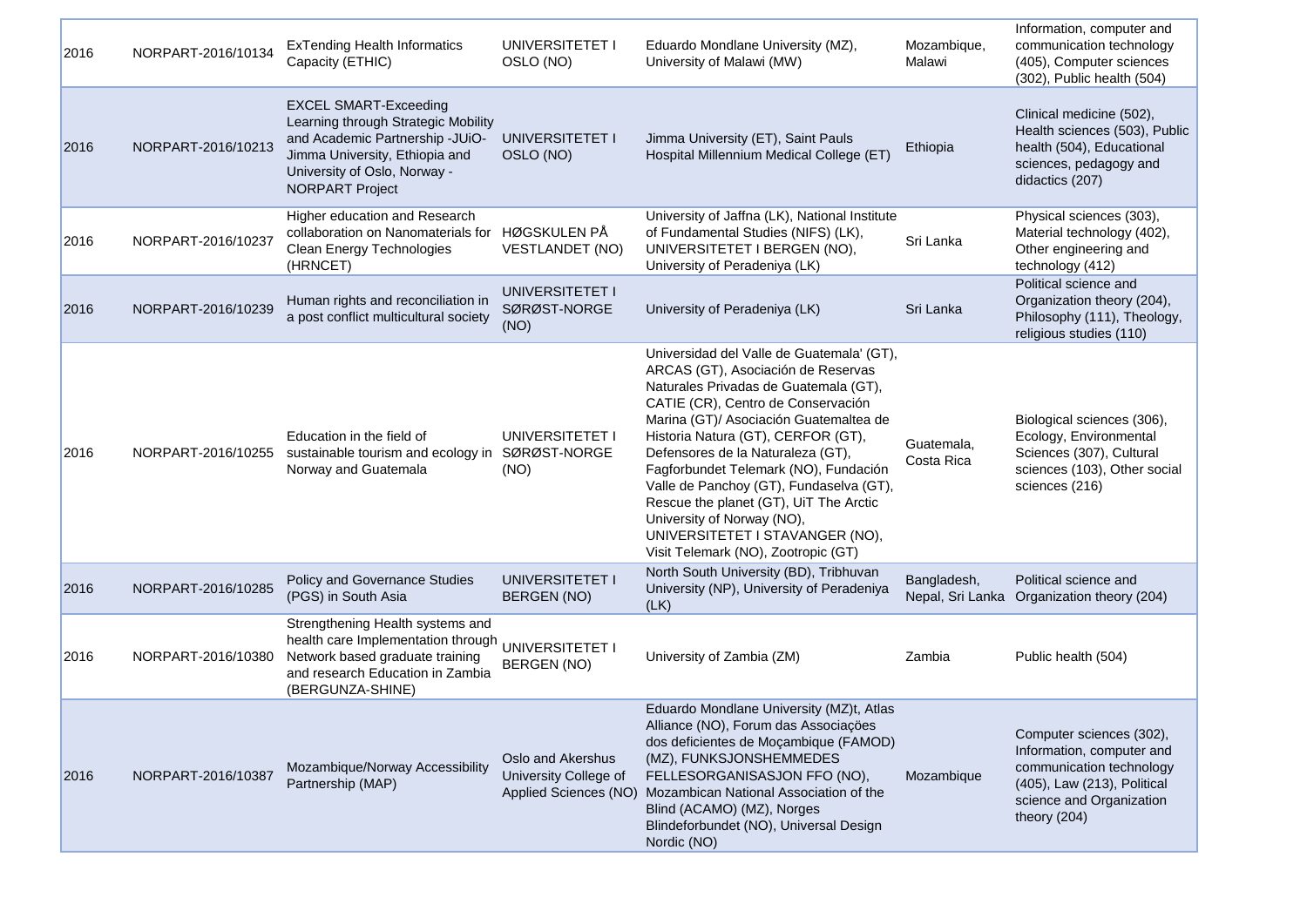| 2016 | NORPART-2016/10470 | Ghana-Norway Collaboration in<br>Medical Physics and Radiography<br>Education                       | NTNU- Norwegian<br>University of Science<br>and Technology (NO) | School of Nuclear and Allied Sciences,<br>University of Ghana (GH), Ghana Atomic<br>Energy Commission (GH), Ghana Society<br>for Medical Physics (GH), Ghana Society<br>of Radiographers (GH), Komfo Anokye<br>Teaching Hospital (GH), Korle Bu<br>Teaching Hospital (GH), Kwame Nkrumah<br>University of Science and Technology<br>(KNUST) (GH), NORSK FORENING FOR<br>MEDISINSK FYSIKK (NO), Norsk<br>Radiografforbund (NO), NTNU- Norwegian<br>University of Science and Technology<br>(NO), Oslo and Akershus University<br>College of Applied Sciences (NO), OSLO<br>UNIVERSITETSSYKEHUS HF (NO),<br>School of Biomedical and Allied Health<br>Sciences (GH), St.Olavs Hospital HF<br>(NO), St.Olavs Hospital HF (NO),<br>University for Development Studies (GH),<br>University of Cape Coast (GH) | Ghana    | Physical sciences (303),<br>Health sciences (503)                                                                           |
|------|--------------------|-----------------------------------------------------------------------------------------------------|-----------------------------------------------------------------|----------------------------------------------------------------------------------------------------------------------------------------------------------------------------------------------------------------------------------------------------------------------------------------------------------------------------------------------------------------------------------------------------------------------------------------------------------------------------------------------------------------------------------------------------------------------------------------------------------------------------------------------------------------------------------------------------------------------------------------------------------------------------------------------------------|----------|-----------------------------------------------------------------------------------------------------------------------------|
| 2016 | NORPART-2016/10471 | Enhancing Norway-Ethiopia<br>relations in Journalism and<br>Communication education and<br>research | (NO)                                                            | NLA HØGSKOLEN AS Addis Ababa University (ET), Bahir Dar<br>University (ET)                                                                                                                                                                                                                                                                                                                                                                                                                                                                                                                                                                                                                                                                                                                               | Ethiopia | Media studies and journalism<br>(210)                                                                                       |
| 2016 | NORPART-2016/10480 | Project to Strengthen Health<br>Economics Capacity at Bergen and<br>Muhimbili Universities (SHEC)   | UNIVERSITETET I<br><b>BERGEN (NO)</b>                           | Muhimbili University of Health and Allied<br>Sciences (TZ), Ministry of Health,<br>Community Development, Gender, Elderly Tanzania<br>and Children (TZ), UNIVERSITETET I<br>OSLO (NO)                                                                                                                                                                                                                                                                                                                                                                                                                                                                                                                                                                                                                    |          | Economics (201), Public<br>health (504), Other social<br>sciences (216)                                                     |
| 2016 | NORPART-2016/10498 | Academic cooperation on<br>sustainable, climate-smart<br>agriculture between Zambia and<br>Norway   | Norwegian University<br>of Life Sciences (NO)                   | University of Zambia (ZM), Conservation<br>farming Unit (ZM), STIFTELSEN NORGES Zambia<br><b>GEOTEKNISKE INSTITUTT (NO)</b>                                                                                                                                                                                                                                                                                                                                                                                                                                                                                                                                                                                                                                                                              |          | Agriculture (601), Ecology,<br><b>Environmental Sciences</b><br>(307), Environmental<br>technology (411)                    |
| 2018 | NORPART-2018/10001 | <b>UDSM-NTNU Mobility Program in</b><br>Energy Technology                                           | NTNU- Norwegian<br>University of Science<br>and Technology (NO) | University of Dar es Salaam (TZ)                                                                                                                                                                                                                                                                                                                                                                                                                                                                                                                                                                                                                                                                                                                                                                         | Tanzania | Mechanical engineering<br>(407), Chemical technology<br>and engineering (406), Other<br>engineering and technology<br>(412) |
| 2018 | NORPART-2018/10005 | <b>Cuban and Nordic Welfare</b>                                                                     | UNIVERSITETET I<br>STAVANGER (NO)                               | University of Havana (CU)                                                                                                                                                                                                                                                                                                                                                                                                                                                                                                                                                                                                                                                                                                                                                                                | Cuba     | Social work (214), Sociology<br>(202)                                                                                       |
| 2018 | NORPART-2018/10032 | Striving for Excellence through<br>Action Research and Capacity<br>building in eHealth (SEARCH)     | UNIVERSITETET I<br>SØRØST-NORGE<br>(NO)                         | UNIVERSITETET I OSLO (NO), University<br>of Gondar (Gondar College of Medical<br>Sciences (ET)                                                                                                                                                                                                                                                                                                                                                                                                                                                                                                                                                                                                                                                                                                           | Ethiopia | Information, computer and<br>communication technology<br>(405), Public health (504),<br>Health sciences (503)               |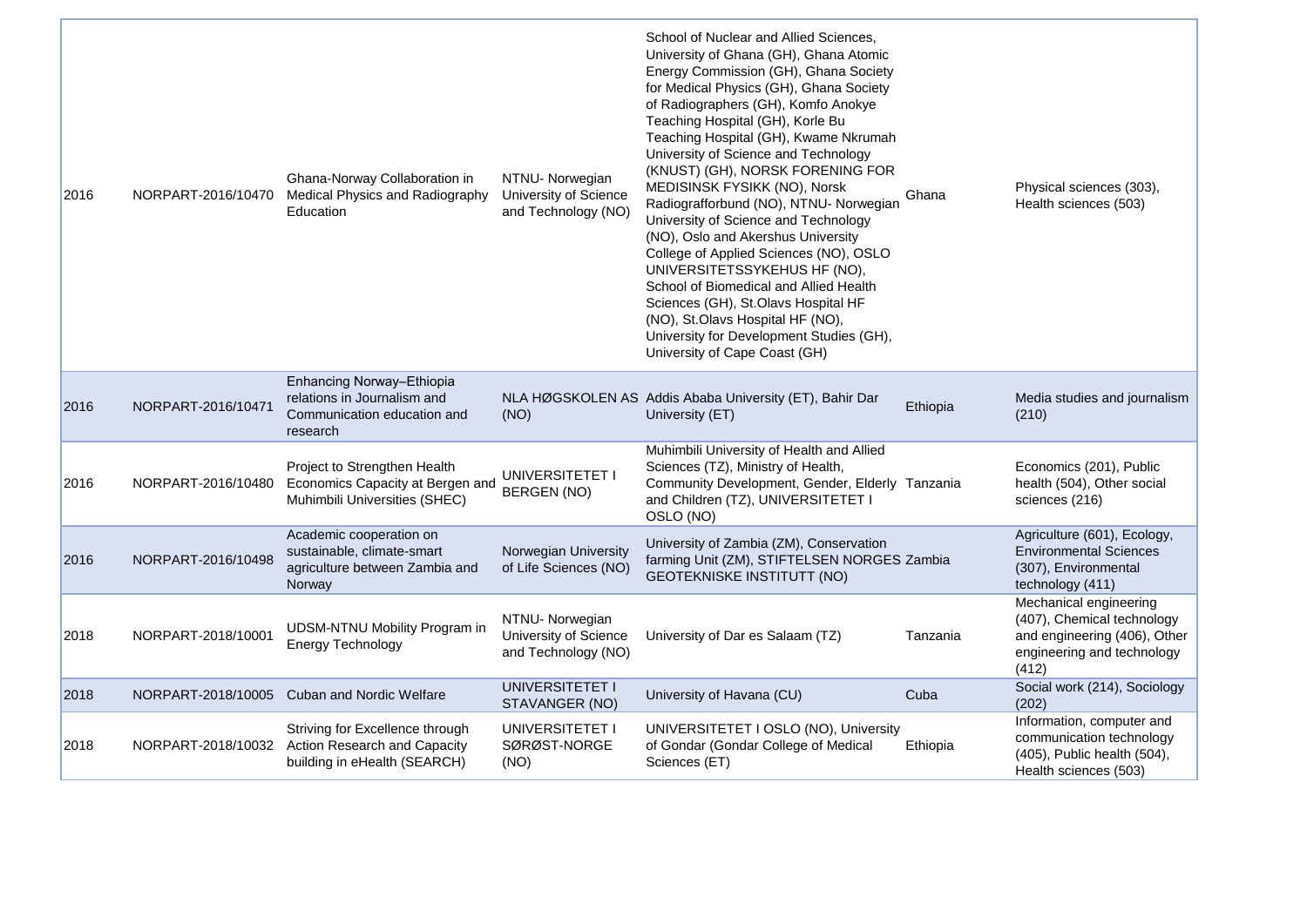| 2018 | NORPART-2018/10039         | Collaboration in Higher Education<br>in Mental Health between Nepal<br>and Norway                                                                                                        | UNIVERSITETET I<br>OSLO (NO)                                   | Child Workers in Nepal Concerned Centre<br>(NP), FORUT (NO), Kanti Children<br>Hospital (NP), Mental Hospital (NP),<br>Ministry of Health and Population (NP),<br>Norwegian Psychiatric Association (NO),<br>OSLO UNIVERSITETSSYKEHUS HF<br>(NO), Tribhuvan University (NP), UiT The<br>Arctic University of Norway (NO),<br>UNIVERSITETET I BERGEN (NO),<br>UNIVERSITETET I OSLO (NO)                             | Nepal     | Clinical medicine (502),<br>Psychology (206), Public<br>health (504)                                                                 |
|------|----------------------------|------------------------------------------------------------------------------------------------------------------------------------------------------------------------------------------|----------------------------------------------------------------|--------------------------------------------------------------------------------------------------------------------------------------------------------------------------------------------------------------------------------------------------------------------------------------------------------------------------------------------------------------------------------------------------------------------|-----------|--------------------------------------------------------------------------------------------------------------------------------------|
| 2018 | NORPART-2018/10045         | NOR-LANKA BLUE - innovative<br>network in fisheries, aquaculture<br>and aquatic science                                                                                                  | UiT The Arctic<br>University of Norway<br>(NO)                 | National Aquatic Resources Research and<br>Development Agency (NARA), Sri Lanka<br>(LK), University of Jaffna (UoJ) (LK),<br>University of Ruhuna (LK)                                                                                                                                                                                                                                                             | Sri Lanka | Aquaculture and fisheries<br>(602), Ecology, Environmental<br>Sciences (307), Economics<br>(201), Other social sciences<br>(216)     |
| 2018 |                            | Strengthening Education and<br>Research in Conservation biology:<br>NORPART-2018/10048 a collaboration between Addis<br>Ababa University, Ethiopia and the<br>University of Oslo, Norway | UNIVERSITETET I<br>OSLO (NO)                                   | Addis Ababa University (ET), Bahir Dar<br>University (ET), Ethiopian Wolf<br>Conservation Programme (ET), Guassa<br>Gelada Research Project (ET), Simien<br>Mountains Gelada Research Project (ET),<br>UNIVERSITETET I BERGEN (NO)                                                                                                                                                                                 | Ethiopia  | Ecology, Environmental<br>Sciences (307)                                                                                             |
| 2018 | NORPART-2018/10052         | Adverse childhood experiences. A<br>partnership between VNU-UED<br>and INN University to strengthen<br>academic activities in psychology,<br>education and other social<br>sciences      | <b>Inland Norway</b><br>University of Applied<br>Sciences (NO) | Blue Dragon Children's Foundation (VN),<br>Center of Special Education (VN), Ministry<br>of labour, invalids and social affairs<br>(MOLISA) (VN), National Hospital of<br>Pediatrics (VN), Ressurssenter om vold,<br>traumatisk stress og selvmordsforebygging<br>Vest (NO), UNIVERSITETET I BERGEN<br>(NO), University of Education, Vietnam<br>National University (VN), Vietnam Social<br>Sciences Academy (VN) | Vietnam   | Psychology (206),<br>Educational sciences,<br>pedagogy and didactics (207),<br>Other social sciences (216),<br>Sociology (202)       |
| 2018 | NORPART-2018/10068         | AAU-NTNU Partnership to Promote NTNU- Norwegian<br>Knowledge on Children and<br>Sustainable Development                                                                                  | University of Science<br>and Technology (NO)                   | Addis Ababa University (ET), Ethiopian<br>Development Research Institute (EDRI)<br>(ET), Ethiopian Society of Sociologists,<br>Social Workers and Anthropologists (ET),<br>FORANDRINGSFABRIKKEN STIFTELSE<br>(NO), REDD BARNA (NO), Young Lives<br>Ethiopia (ET)                                                                                                                                                   | Ethiopia  | Human geography (208),<br>Sociology (202), Gender<br>studies (215), Anthropology<br>(205)                                            |
| 2018 | NORPART-2018/10074 SUSTAIN |                                                                                                                                                                                          | BI - Norwegian<br>Business School (NO)                         | Jimma University (ET), Mzumbe University Ethiopia,<br>(TZ)                                                                                                                                                                                                                                                                                                                                                         | Tanzania  | Other social sciences (216),<br>Public health (504), Political<br>science and Organization<br>theory (204), Health sciences<br>(503) |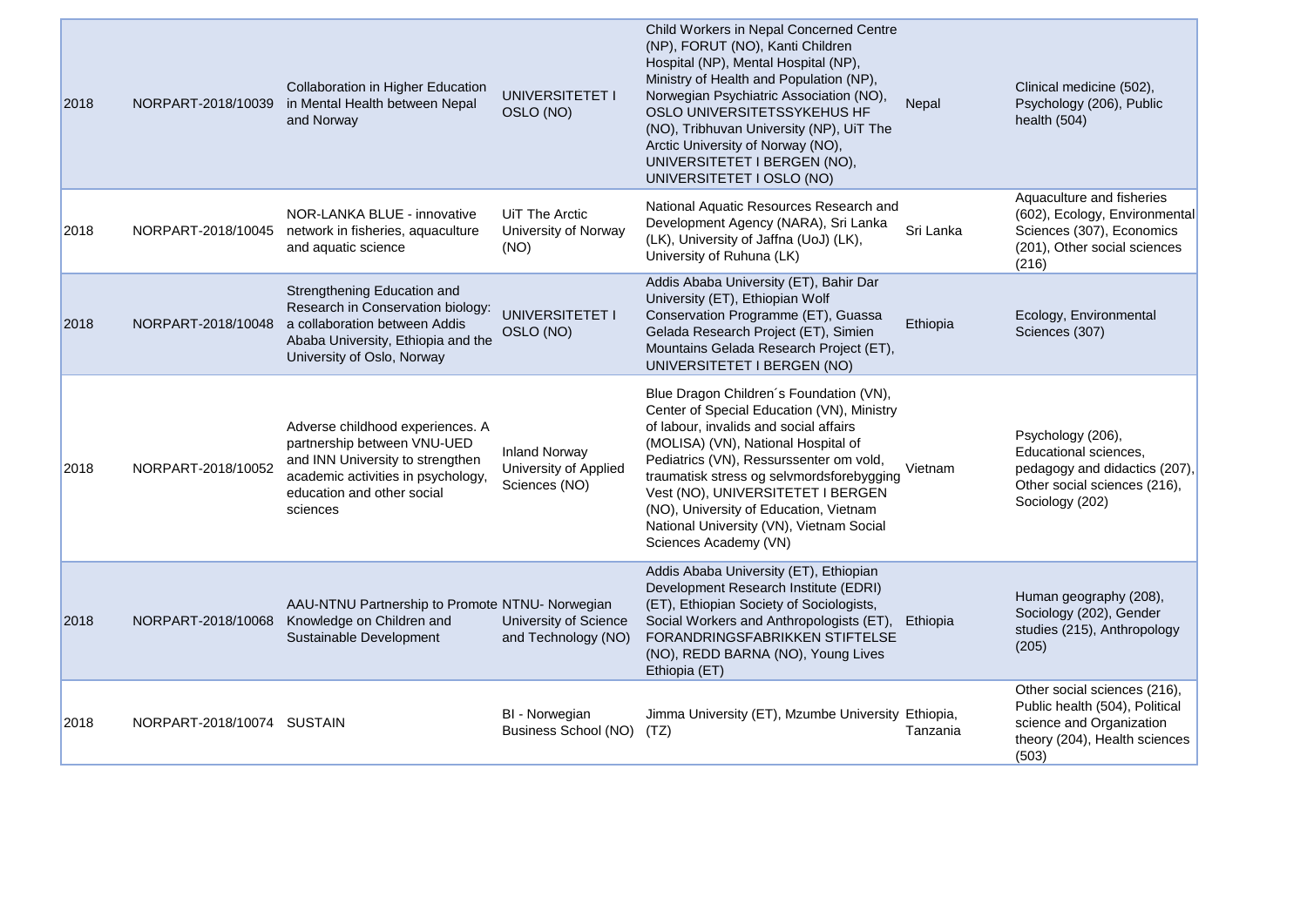| 2018 | NORPART-2018/10082 | Transdisciplinary Education for a<br>Sustainable Society (SAMAJ)                                                                                                                     | NTNU- Norwegian<br>University of Science<br>and Technology (NO) | Bugmati area reconstruction and<br>development council (NP), Center for<br>Disaster Studies, IOE (NP), Centre for<br>Energy Studies, IOE (NP), Centre for<br>Integrated Urban Development (CIUD)<br>(NP), Department of Urban Development<br>and Building Construction (NP), Gandaki<br>University (NP), Green Tara Nepal (NP),<br>Institute of Engineering, Tribhuvan<br>University (NP), Kirtipur Waste<br>Mangement Service (NP), NTNU-<br>Norwegian University of Science and<br>Technology (NO), NTNU- Norwegian<br>University of Science and Technology<br>(NO), Shree Akash Baharab (NP),<br>Windpower Nepal (NP) | Nepal     | Architecture and design (109),<br>Architecture, Town and<br>country planning (203),<br>Environmental technology<br>(411), Other social sciences<br>(216)         |
|------|--------------------|--------------------------------------------------------------------------------------------------------------------------------------------------------------------------------------|-----------------------------------------------------------------|--------------------------------------------------------------------------------------------------------------------------------------------------------------------------------------------------------------------------------------------------------------------------------------------------------------------------------------------------------------------------------------------------------------------------------------------------------------------------------------------------------------------------------------------------------------------------------------------------------------------------|-----------|------------------------------------------------------------------------------------------------------------------------------------------------------------------|
| 2018 | NORPART-2018/10091 | IPDM NORPART Project:<br>Indigenous, Peace and Diversity<br>Management Programs at<br>Universities of Dilla and Tromso                                                               | UiT The Arctic<br>University of Norway<br>(NO)                  | Dilla University (ET), Dilla University (ET)                                                                                                                                                                                                                                                                                                                                                                                                                                                                                                                                                                             | Ethiopia  | Political science and<br>Organization theory (204),<br>Other social sciences (216),<br>Other humanities (114)                                                    |
| 2018 | NORPART-2018/10121 | <b>Enhancing Quality and</b><br>Internationalisation of Study<br>Programmes Through Mobile<br>Transformative Pedagogy (EQIP)                                                         | UNIVERSITETET I<br>AGDER (NO)                                   | Makerere University (UG), Makerere<br>University (UG), University Of Rwanda<br>(RW), University Of Rwanda (RW)                                                                                                                                                                                                                                                                                                                                                                                                                                                                                                           |           | Information, computer and<br>communication technology<br>Uganda, Rwanda (405), Computer sciences<br>(302), Educational sciences,<br>pedagogy and didactics (207) |
| 2018 | NORPART-2018/10149 | MA Programme in social<br>anthropology - NTNU - Wollo<br>University collaborative project                                                                                            | NTNU- Norwegian<br>University of Science<br>and Technology (NO) | Wollo University (ET)                                                                                                                                                                                                                                                                                                                                                                                                                                                                                                                                                                                                    | Ethiopia  | Anthropology (205)                                                                                                                                               |
| 2018 | NORPART-2018/10166 | Developing the Teacher Education<br>in Pedagogy for Early Childhood<br><b>Education and Early Elementary</b><br>School in Palestine and Norway                                       | UNIVERSITETET I<br>SØRØST-NORGE<br>(NO)                         | Islamic University in Gaza (PS), University<br>in Hebron (PS), University of Bethlehem<br>(PS)                                                                                                                                                                                                                                                                                                                                                                                                                                                                                                                           | Palestine | Educational sciences,<br>pedagogy and didactics (207)                                                                                                            |
| 2018 | NORPART-2018/10178 | Malawi-Norway Mobility<br>Programme in Mathematics and<br><b>Mathematics Education</b><br>(MaNoMME)                                                                                  | UNIVERSITETET I<br>STAVANGER (NO)                               | University of Malawi (MW)                                                                                                                                                                                                                                                                                                                                                                                                                                                                                                                                                                                                | Malawi    | Mathematical sciences (301),<br>Educational sciences,<br>pedagogy and didactics (207)                                                                            |
| 2018 | NORPART-2018/10182 | Academic Partnership and Student<br>Mobility Foster Evidence-based<br>Practice, Innovation and Quality in<br>Health Sciences Education in<br>Ethiopia and Norway (NorEt<br>Aptitude) | <b>OSLOMET -</b><br><b>STORBYUNIVERSITE</b><br>TET (NO)         | Jimma University (ET), OSLOMET -<br>STORBYUNIVERSITETET (NO), St.<br>Paul's Hospital Millennium Medical College<br>(ET)                                                                                                                                                                                                                                                                                                                                                                                                                                                                                                  | Ethiopia  | Health sciences (503), Other<br>medical sciences (507),<br>Clinical medicine (502)                                                                               |
| 2018 | NORPART-2018/10198 | Citizen Engagement and Natural<br>Resource Governance Education<br>(CitRes-Edu)                                                                                                      | NTNU- Norwegian<br>University of Science<br>and Technology (NO) | Gadjah Mada University (ID)                                                                                                                                                                                                                                                                                                                                                                                                                                                                                                                                                                                              | Indonesia | Human geography (208),<br>Political science and<br>Organization theory (204)                                                                                     |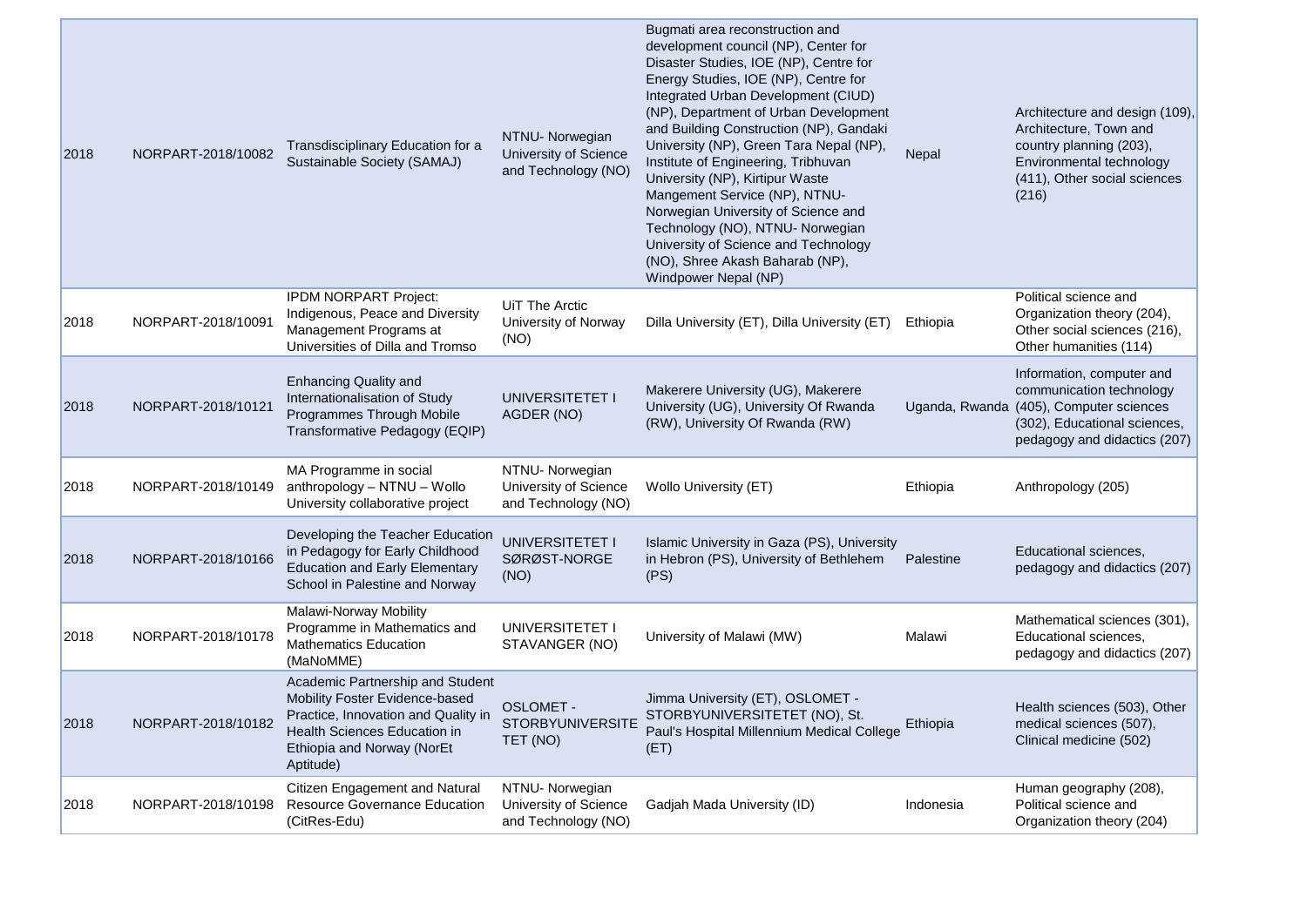| 2018 | NORPART-2018/10207                 | Muhimbili-Bergen University<br>Partnership to Enhance Pharmacy<br>Education and Research (PEPER)                                                                                                    | UNIVERSITETET I<br><b>BERGEN (NO)</b>                           | Apovest AS (NO), Muhimbili University of<br>Health and Allied Sciences (TZ),<br>Pharmacy Council of Tanzania (TZ),<br>Tanzania Food and Drugs Authority (TZ)                                                                                                                                    | Tanzania                                                                      | Health sciences (503)                                                                                                                     |
|------|------------------------------------|-----------------------------------------------------------------------------------------------------------------------------------------------------------------------------------------------------|-----------------------------------------------------------------|-------------------------------------------------------------------------------------------------------------------------------------------------------------------------------------------------------------------------------------------------------------------------------------------------|-------------------------------------------------------------------------------|-------------------------------------------------------------------------------------------------------------------------------------------|
| 2018 | NORPART-2018/10213                 | <b>FOSTERING QUALITY</b><br><b>GRADUATE AND</b><br>POSTGRADUATE TRAINING<br>AND RESEARCH THROUGH<br>ENHANCED ACADEMIC<br>COLLABORATION AND MUTUAL<br><b>STUDENT EXCHANGE</b><br>(FORTECASE-PROJECT) | Norwegian University<br>of Life Sciences (NO)                   | Makerere University (UG), Norwegian<br>Veterinary Institute (NO), UiT The Arctic<br>University of Norway (NO), University of<br>Edinburgh (GB), University of Zambia (ZM)                                                                                                                       | Uganda, Great<br>Britain, Zambia                                              | Veterinary medicine (603),<br>Gender studies (215), Public<br>health (504), Biological<br>sciences (306)                                  |
| 2018 | NORPART-2018/10254                 | ANTENNA: Norwegian - African<br>network for training a new<br>generation of entomologists in DNA OSLO (NO)<br>based molecular methods                                                               | UNIVERSITETET I                                                 | Addis Ababa University (ET), Madagascar<br>Biodiversity Center (MG), Makerere<br>University (UG), National Museums of<br>Kenya (KE), UNIVERSITETET I BERGEN<br>(NO), University of Buea (CM), University<br>of Dar es Salaam (TZ), University of<br>Ghana (GH)                                  | Ethiopia,<br>Madagascar,<br>Uganda,<br>Cameroon,<br>Tanzania,<br>Ghana, Kenya | Biological sciences (306),<br>Ecology, Environmental<br>Sciences (307), Agriculture<br>(601)                                              |
| 2018 | NORPART-2018/10260                 | UDBS - UiA-SBL: Entrepreneurship UNIVERSITETET I<br><b>Facing Global Competition</b>                                                                                                                | AGDER (NO)                                                      | University of Dar es Salaam (TZ)                                                                                                                                                                                                                                                                | Tanzania                                                                      | Economics (201), Other social<br>sciences (216)                                                                                           |
| 2018 | NORPART-2018/10277                 | Establishment of joint research-<br>based education in dentistry in<br>Norway and East Africa                                                                                                       | UNIVERSITETET I<br><b>BERGEN (NO)</b>                           | Addis Ababa University (ET), Makerere<br>University (UG), Muhimbili University of<br>Health and Allied Sciences (TZ), University Uganda,<br>of Khartoum (SD), University of Science<br>and Technology, Omdurman, Sudan (SD)                                                                     | Ethiopia,<br>Tanzania, Sudan                                                  | Clinical dentistry (505),<br>Clinical medicine (502),<br>Health sciences (503), Public<br>health $(504)$                                  |
| 2018 | NORPART-2018/10296 NORCAM Exchange |                                                                                                                                                                                                     | UNIVERSITETET I<br>BERGEN (NO)                                  | University of Yaoundé 1 (CM)                                                                                                                                                                                                                                                                    | Cameroon                                                                      | Educational sciences,<br>pedagogy and didactics (207),<br>Linguistics and Languages<br>(101), Literature (102), Other<br>humanities (114) |
| 2018 | NORPART-2018/10298                 | Capacity building for joint<br>education and research in applied<br>ecology                                                                                                                         | <b>Inland Norway</b><br>University of Applied<br>Sciences (NO)  | Kathmandu University (NP), National Trust Nepal<br>for Nature Conservation (NP)                                                                                                                                                                                                                 |                                                                               | Ecology, Environmental<br>Sciences (307), Biological<br>sciences (306)                                                                    |
| 2018 | NORPART-2018/10304                 | Collaborative Action for<br><b>Strengthening Training Capacities</b><br>in Climate Risk and Natural<br>Resource management<br>(CoSTClim)                                                            | NTNU- Norwegian<br>University of Science<br>and Technology (NO) | Makerere University (UG), Regional<br>Universities Forum for Capacity Building in Uganda<br>Agriculture (RUFORUM) (UG), Uganda<br>Martyrs University (UG)                                                                                                                                       |                                                                               | Human geography (208),<br>Ecology, Environmental<br>Sciences (307), Physical<br>sciences (303)                                            |
| 2021 | NORPART-2021/10027                 | North-South-Alliance for inclusive<br>water, sanitation, and hygiene<br>(All4WASH)                                                                                                                  | Norwegian University<br>of Science and<br>Technology (NO)       | Addis Ababa University (ET), Kampala<br>International University (UG), Kwame<br>Nkrumah University of Science and<br>Technology (KNUST) (GH), National<br>School of Engineers Bamako (ML), The<br>Nelson Mandela African Institute of<br>Technology (NM-AIST) (TZ), University of<br>Venda (ZA) | Ethiopia, Ghana,<br>Mali, South<br>Africa, Tanzania,<br>Uganda                | Environmental technology<br>(411), Ecology, Environmental<br>Sciences (307)                                                               |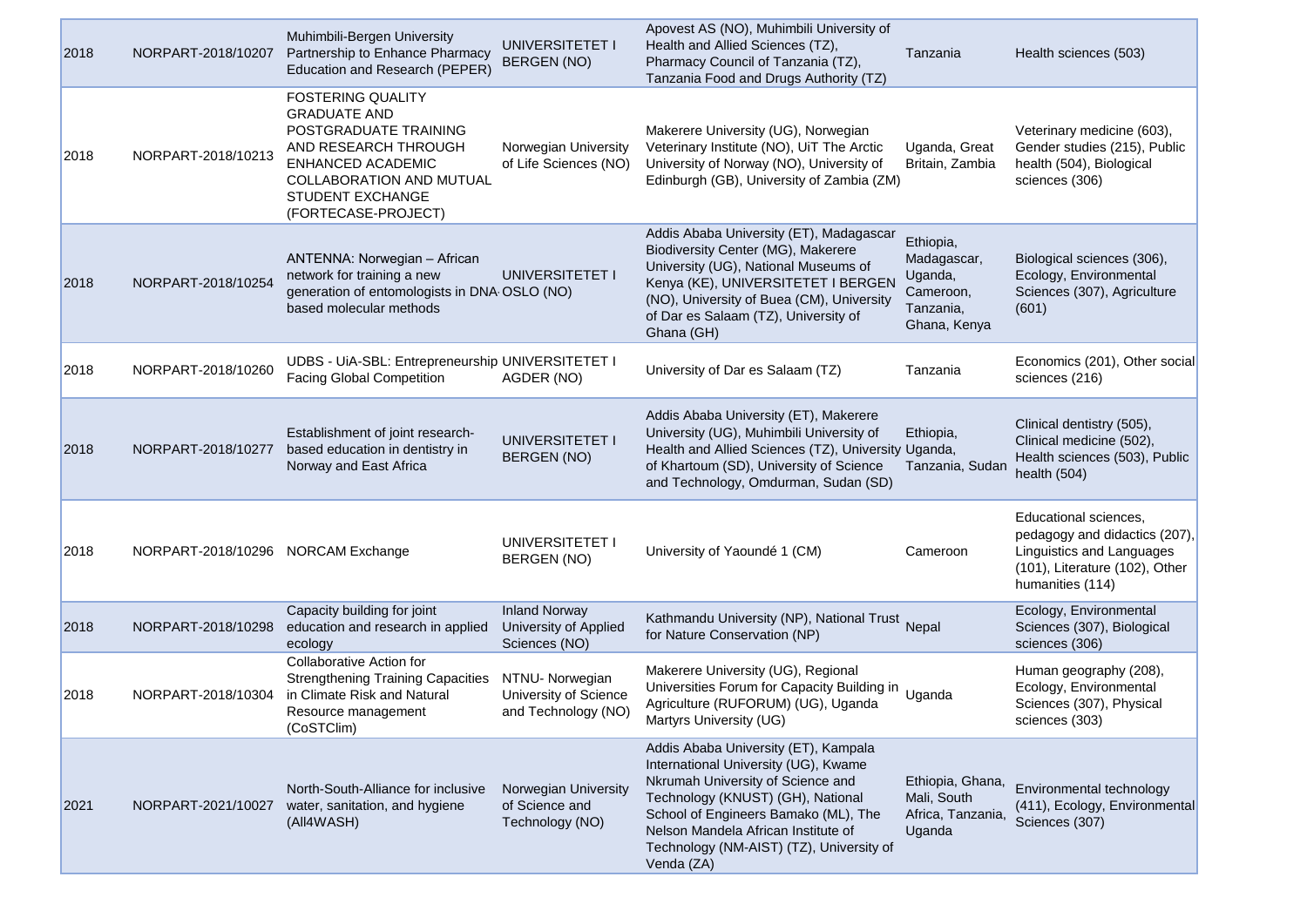| 2021 | NORPART-2021/10070 | Capacity Building in Integrated<br>Water, Sanitation and Hygiene for<br>ONE HEALTH<br>(WASH4ONEHEALTH)                                                                                                                                                  | UNIVERSITETET I<br>SØRØST-NORGE<br>(NO)                         | Bahir Dar University (ET), Jimma<br>University (ET), Kotebe Metropolitan<br>University (ET), Norwegian University of<br>Life Sciences (NO), Norwegian University<br>of Life Sciences (NO)                                                                                                                                                      | Ethiopia                                                              | Environmental technology<br>(411), Ecology, Environmental<br>Sciences (307), Health<br>sciences (503) |
|------|--------------------|---------------------------------------------------------------------------------------------------------------------------------------------------------------------------------------------------------------------------------------------------------|-----------------------------------------------------------------|------------------------------------------------------------------------------------------------------------------------------------------------------------------------------------------------------------------------------------------------------------------------------------------------------------------------------------------------|-----------------------------------------------------------------------|-------------------------------------------------------------------------------------------------------|
| 2021 | NORPART-2021/10095 | Higher education and Research<br>collaboration on Nanomaterials for HØGSKULEN PÅ<br>Clean Energy Technologies 2.0<br>(HRNCET 2.0)                                                                                                                       | <b>VESTLANDET (NO)</b>                                          | CURRENT SOLAR AS (NO), Ecosteem<br>(LK), EMCIT Engineers & Contractors<br>(Pvt) Ltd. (LK), Gexcon AS (NO),<br>Greenstat Hydrogen PVT Ltd (NO),<br>National Institute of Fundamental Studies Sri Lanka<br>(NIFS) (LK), REC SOLAR NORWAY AS<br>(NO), UNIVERSITETET I BERGEN (NO),<br>University of Jaffna (LK), University of<br>Peradeniya (LK) |                                                                       | Material technology (402),<br>Physical sciences (303),<br>Other engineering and<br>technology (412)   |
| 2021 | NORPART-2021/10167 | Ethiopian Norwegian network in<br>computational mathematics<br>(ENNCoMat)                                                                                                                                                                               | NTNU- Norwegian<br>University of Science<br>and Technology (NO) | Adama Science and Technology<br>University (ET), Arba Minch University<br>(ET), ECMI, European Consortium for<br>Mathematics in Industry (IE), Hawassa<br>University (ET), Nord University (NO)                                                                                                                                                |                                                                       | Ethiopia, Ireland Mathematical sciences (301)                                                         |
| 2021 | NORPART-2021/10175 | Instituting of research-based<br>education systems for the<br>development of renewable energy<br>technology in circular economy; A SØRØST-NORGE<br>joint project among the Universities (NO)<br>in Norway, Nepal, Bangladesh and<br>Sri Lanka (Re-Tech) | UNIVERSITETET I                                                 | Kathmandu University (NP), Shahjalal<br>University of Science and Technology<br>(BD), University of Sri Jayewardenepura<br>(LK)                                                                                                                                                                                                                | Bangladesh,<br>Nepal, Sri Lanka (411)                                 | Environmental technology                                                                              |
| 2021 | NORPART-2021/10205 | Developing EDucation with Input<br>from CoordinATED research<br>students (DEDICATED)                                                                                                                                                                    | UNIVERSITETET I<br>OSLO (NO)                                    | Eduardo Mondlane University (MZ),<br>University of Dar es Salaam (TZ),<br>University of Malawi (MW)                                                                                                                                                                                                                                            | Malawi,<br>Mozambique,<br>Tanzania                                    | Information, computer and<br>communication technology<br>(405), Health sciences (503)                 |
| 2021 | NORPART-2021/10244 | NORPART Expanding Horizons in<br>Journalism and Media Studies                                                                                                                                                                                           | OSLOMET -<br>TET (NO)                                           | Makerere University (UG), Universidad<br>Autónoma Indígena Intercultural (CO),<br>STORBYUNIVERSITE University of Dar es Salaam (TZ),<br>University of the Autonomous Regions of<br>the Carribean Coast of Nicaragua (NI)                                                                                                                       | Colombia,<br>Nicaragua,<br>Tanzania,<br>Uganda                        | Media studies and journalism<br>(210)                                                                 |
| 2021 | NORPART-2021/10265 | Malawi, South Africa and Norway<br>mobility programme in Sustainable VID Specialized<br>Community Development and Eco- University (NO)<br>Social Change                                                                                                 |                                                                 | Chancellor College (MW), University of the Malawi, South<br>Western Cape (ZA)                                                                                                                                                                                                                                                                  | Africa                                                                | Sociology (202), Social work<br>(214)                                                                 |
| 2021 | NORPART-2021/10298 | Building knowledge for sustainable<br>biodiversity conservation, from<br>virtual learning to hands-on<br>experience (BIOCOVE)                                                                                                                           | UNIVERSITETET I<br>OSLO (NO)                                    | Addis Ababa University (ET), Kenyatta<br>University (KE), Makerere University (UG),<br>National Herbarium and Botanic Garden<br>(SRGH) (ZW), National Museums of<br>Kenya (KE), University of Dar es Salaam<br>(TZ), University of Zimbabwe (ZW),<br>University of Zululand (ZA)                                                               | Ethiopia, Kenya,<br>Uganda,<br>Zimbabwe,<br>Tanzania, South<br>Africa | Biological sciences (306)                                                                             |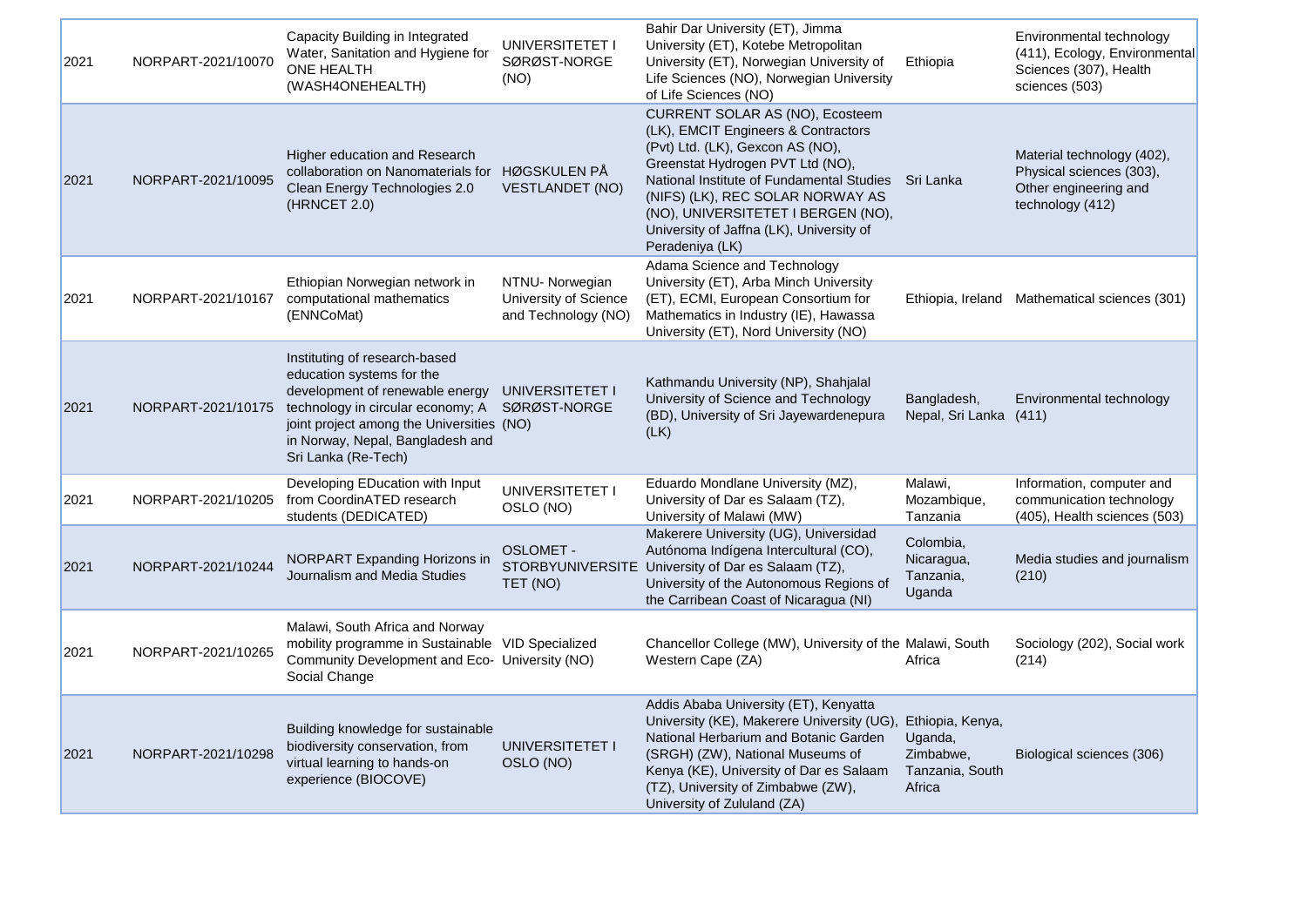| 2021 | NORPART-2021/10332 | <u>PROMOTING SUSTAINABILITY</u><br>OF HIGHER EDUCATION<br>THROUGH GLOBAL<br><b>COLLABORATION, STUDENT</b><br>PROGRAM DEVELOPMENT,<br><b>MOBILITY AND TRAINING</b><br>(FDUPROMO) | Norwegian University<br>of Life Sciences (NO) | Makerere University (UG), Mbeya<br>University of Science and Technology<br>(TZ), University of Dar es Salaam (TZ),<br>University of Zambia (ZM)                                                                                                                                          | Uganda,<br>Tanzania,<br>Zambia | Veterinary medicine (603),<br>Public health (504)                                                                                             |
|------|--------------------|---------------------------------------------------------------------------------------------------------------------------------------------------------------------------------|-----------------------------------------------|------------------------------------------------------------------------------------------------------------------------------------------------------------------------------------------------------------------------------------------------------------------------------------------|--------------------------------|-----------------------------------------------------------------------------------------------------------------------------------------------|
| 2021 | NORPART-2021/10334 | <b>Ecological Connections: Cultural</b><br>Studies in Cuba and Norway<br>(ECOCON)                                                                                               | UNIVERSITETET I<br>SØRØST-NORGE<br>(NO)       | University of Havana (CU)                                                                                                                                                                                                                                                                | Cuba                           | Cultural sciences (103),<br>Linguistics and Languages<br>(101), Literature (102)                                                              |
| 2021 | NORPART-2021/10345 | Establishing the Circular Economy-<br>based livestock sector through<br>collaborative Educational and<br>Research activities (CEER)                                             | Nord University (NO)                          | Agriculture and Forestry University (AFU)<br>(NP), Kathmandu University (NP)                                                                                                                                                                                                             | Nepal                          | Agriculture (601),<br>Environmental technology<br>(411)                                                                                       |
| 2021 | NORPART-2021/10348 | Better health through partnership in<br>higher education and bilateral<br>student mobility: collaboration<br>between Pakistan and Norway                                        | UNIVERSITETET I<br>BERGEN (NO)                | Ghulab Devi Chest Hospital, Pakistan<br>(PK), Institute of Public Health (PK),<br>Institute of Public Health-Quetta (PK), IRD-<br>Interactive Research and Development<br>(PK), Lahore University of Management<br>Sciences (PK), Social and Health<br>Inequalities Network (SHINe) (PK) | Pakistan                       | Health sciences (503)                                                                                                                         |
| 2021 | NORPART-2021/10355 | Collaborative Action for improving<br>educational capacities in<br>Renewable Energy to mitigate<br>climate crisis(CARE)                                                         | UNIVERSITETET I<br>AGDER (NO)                 | Chittagong University of Engineering &<br>Technology (BD)                                                                                                                                                                                                                                | Bangladesh                     | Mechanical engineering<br>(407), Environmental<br>technology (411), Electronics<br>and electrical engineering<br>(404)                        |
| 2021 | NORPART-2021/10357 | Common Ground-<br>Multidisciplinary artistic practice in<br>public space. Internationalising and<br>nurturing local indigenous<br>knowledge                                     | UNIVERSITETET I<br>BERGEN (NO)                | AfriArt Gallry (UG), ALDEA AS (NO),<br>Design Hub (UG), Makerere University<br>(UG), Nsambya Glass Workshop (UG),<br>Uganda Museum (UG)                                                                                                                                                  | Uganda                         | Architecture and design (109),<br>Musicology/musical studies<br>(107), Other humanities (114)                                                 |
| 2021 | NORPART-2021/10358 | Improving Health Professional<br>Education and capacity in<br>Experimental epidemiology -<br>Bergen-Makerere (HePEd)                                                            | UNIVERSITETET I<br><b>BERGEN (NO)</b>         | Makerere University (UG)                                                                                                                                                                                                                                                                 | Uganda                         | Educational sciences,<br>pedagogy and didactics (207),<br>Public health (504), Clinical<br>medicine (502)                                     |
| 2021 | NORPART-2021/10373 | Strengthening education, research<br>and innovation capacity in<br>sustainable energy for economic<br>development                                                               | Norwegian University<br>of Life Sciences (NO) | Moi University (KE)                                                                                                                                                                                                                                                                      | Kenya                          | Mechanical engineering<br>(407), Economics (201),<br>Other engineering and<br>technology (412), Ecology,<br>Environmental Sciences (307)      |
| 2021 | NORPART-2021/10403 | Applied Informatics for Energy<br>System Integration (AIESI)                                                                                                                    | UNIVERSITETET I<br>STAVANGER (NO)             | Arab Academy for Science, Technology,<br>and Maritime Transport (EG), Palestine<br>Ahliya University (PS)                                                                                                                                                                                | Egypt, Palestine               | Mechanical engineering<br>(407), Information, computer<br>and communication<br>technology (405), Other<br>engineering and technology<br>(412) |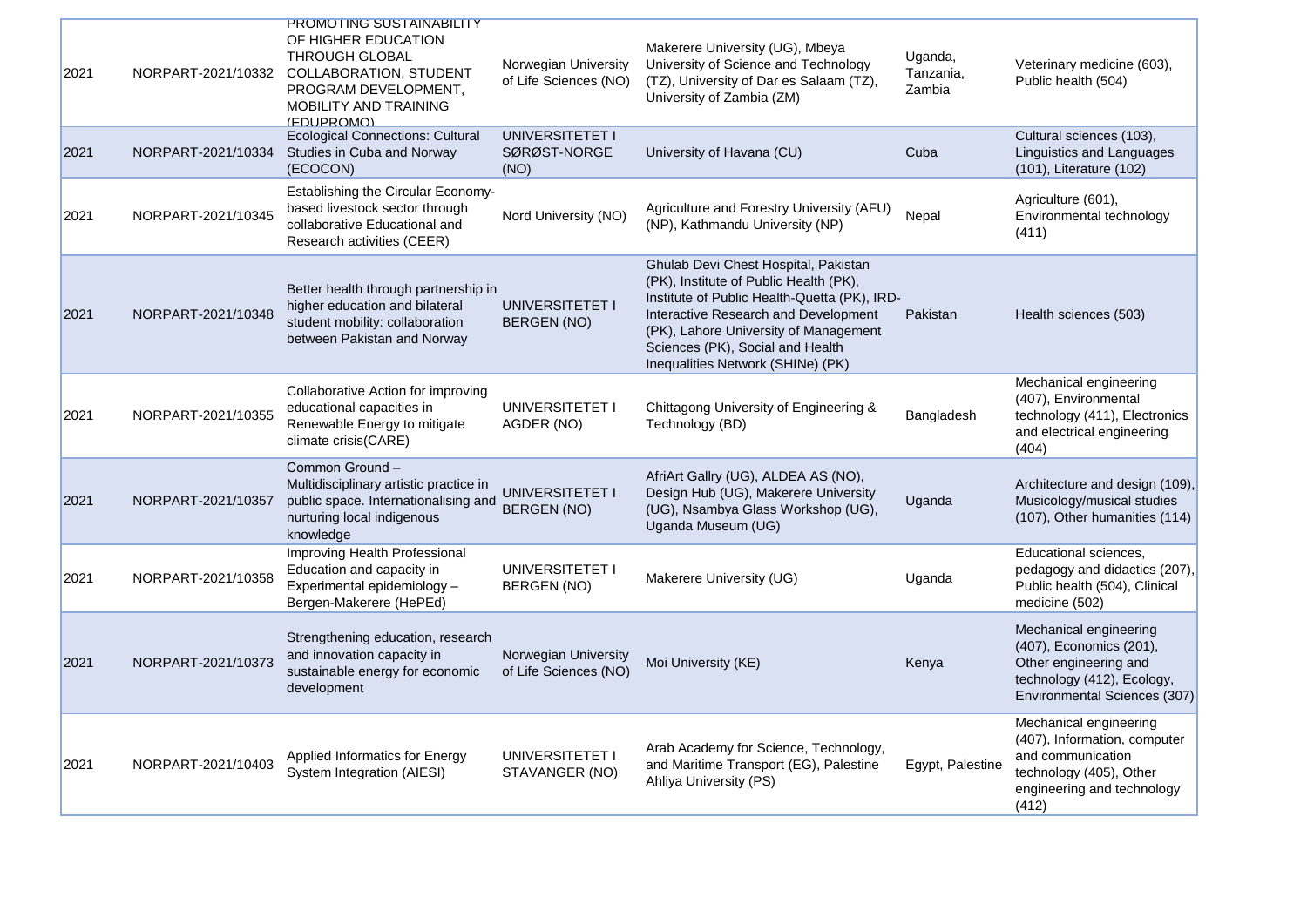| 2021 | NORPART-2021/10406 | Sustainability education in<br>Guatemala, Colombia and Norway<br>(SEEDs)                                                                                          | Norway (NO)                                                     | ARCAS (GT), Defensores de la<br>University of Sout East Naturaleza (GT), San Carlos University<br>(GT), Universidad del Rosario (CO),<br>Universidad del Valle de Guatemala' (GT)                                                                                                 | Guatemala,<br>Colombia                          | Economics (201), Agriculture<br>(601), Ecology, Environmental<br>Sciences (307), Cultural<br>sciences (103)                    |
|------|--------------------|-------------------------------------------------------------------------------------------------------------------------------------------------------------------|-----------------------------------------------------------------|-----------------------------------------------------------------------------------------------------------------------------------------------------------------------------------------------------------------------------------------------------------------------------------|-------------------------------------------------|--------------------------------------------------------------------------------------------------------------------------------|
| 2021 | NORPART-2021/10434 | Enhanced partnership for research<br>capacity of next generation of<br>nutrition researchers in Norway,<br>Tanzania and DR-Congo<br>(EPRENUT)                     | UNIVERSITETET I<br>BERGEN (NO)                                  | Muhimbili University of Health and Allied<br>Sciences (TZ), University of Kinshasa<br>(CD)                                                                                                                                                                                        | Tanzania,<br>Democratic<br>Republic of<br>Congo | Public health (504)                                                                                                            |
| 2021 | NORPART-2021/10436 | <b>Quantum Technology Education</b><br>Consortium between Norway,<br>South America and Cuba<br>(QTECNOS)                                                          | UNIVERSITETET I<br>OSLO (NO)                                    | NORDIC QUANTUM COMPUTING<br>GROUP AS (NO), Sociedad Cubana de<br>Física (CU), The Association of Colombian<br>State Universities of the Caribbean SUE-<br>Caribe (CO), Universidad del Valle (CO),<br>Universidad Nacional Mayor de San<br>Marcos (PE), University of Havana (CU) | Cuba, Colombia,<br>Peru                         | Physical sciences (303),<br>Material technology (402),<br>Information, computer and<br>communication technology<br>(405)       |
| 2021 | NORPART-2021/10475 | Exchanges between Norway and<br>Latin America to facilitating<br>excellent joint graduate education<br>in biodiversity genomics                                   | Norwegian University<br>of Science and<br>Technology (NO)       | Universidad del Rosario (CO), Universidad<br>del Valle (CO), Universidad Icesi (CO),<br>Universidad Nacional Mayor de San<br>Marcos (PE), UNIVERSITETET I<br>BERGEN (NO), UNIVERSITETET I OSLO<br>(NO)                                                                            | Colombia, Peru                                  | Biological sciences (306),<br>Ecology, Environmental<br>Sciences (307), Other natural<br>sciences (308)                        |
| 2021 | NORPART-2021/10488 | <b>EPHAM: Enhancing Public Health</b><br>Capacity through Academic<br>Network and Mobility - VID, Ambo,<br>and Jimma Universities<br><b>Collaborative Project</b> | <b>VID Specialized</b><br>University (NO)                       | Ambo University (ET), Jimma University<br>(ET)                                                                                                                                                                                                                                    | Ethiopia                                        | Public health (504), Health<br>sciences (503), Educational<br>sciences, pedagogy and<br>didactics (207)                        |
| 2021 | NORPART-2021/10502 | Curricula Development and<br>Capacity Building in Applied<br>Computer Science for Pakistani<br><b>Higher Education Institutions</b><br>(CONNECT)                  | Norwegian University<br>of Science and<br>Technology (NO)       | Sukkur IBA University (PK)                                                                                                                                                                                                                                                        | Pakistan                                        | Computer sciences (302)                                                                                                        |
| 2021 | NORPART-2021/10508 | Partnership for Education in<br>Refugee-Host Contexts: Joint<br>learning towards food security and<br>sustainable development in<br>Uganda                        | Norwegian University<br>of Life Sciences (NO)                   | Centre for African Research-Northern<br>Uganda Research Centre (UG), Gulu<br>University (UG), Makerere University (UG)                                                                                                                                                            | Uganda                                          | Agriculture (601), Gender<br>studies (215), Ecology,<br><b>Environmental Sciences</b><br>(307), Other social sciences<br>(216) |
| 2021 | NORPART-2021/10543 | <b>Building Capacity for Innovation</b><br>and Advancement of Climate<br>Smart Agriculture in East and<br>Southern Africa                                         | Norwegian University<br>of Life Sciences (NO)                   | Department of Agricultural Research<br>Services (MW), Lilongwe University of<br>Agriculture and Natural Resources<br>(LUANAR) (MW), Makerere University<br>(UG), Maseno University (KE)                                                                                           | Kenya                                           | Malawi, Uganda, Agriculture (601), Economics<br>(201)                                                                          |
| 2021 | NORPART-2021/10562 | Palestine-Norway Partnership to<br><b>Enhance Population Genomics</b><br>Education, Research, and<br>Outreach to the Professional-<br>Community (PaNomics)        | NTNU- Norwegian<br>University of Science<br>and Technology (NO) | Al-Ahli Hospital (PS), Palestine<br>Polytechnic University (PS), Syndicate of<br>Palestinian Pharmacists (PS), University of<br>Bethlehem (PS)                                                                                                                                    | Palestine                                       | Health sciences (503), Public<br>health (504), Biotechnology<br>(409), Computer sciences<br>(302)                              |